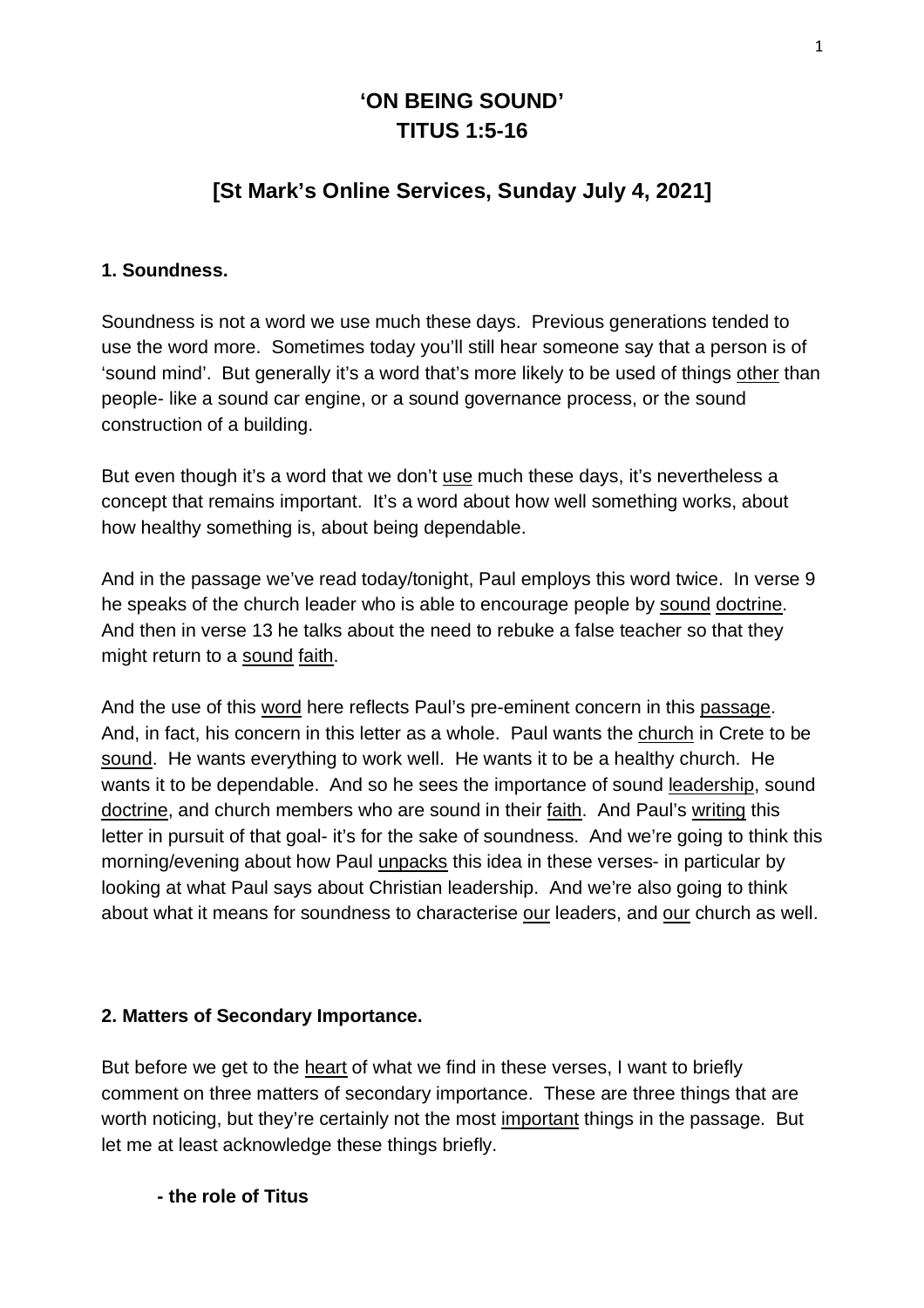Number 1- the role of Titus. Whilst these verses are primarily concerned with the role of the elders in the Cretan church, we mustn't forget that they come in the context of a personal letter from Paul to Titus. And this letter has been sent to Titus so that he will serve the Christians in Crete on Paul's behalf. And the task Paul has given him is to appoint key leaders so that the church will be protected from contamination<sup>1</sup>. And Paul especially wants to make sure that Titus knows what kind of leaders to put in place. By these appointments, Titus will be investing in the long term health of the church. We don't really have modern equivalents today of the kind of role Titus played here, but in those early days of the Christian churches the work of an apostolic representative like Titus was crucial.

### **- assumptions about eldership: plural and male**

Number 2- Paul's assumptions about eldership. You see, Paul assumes that Titus will appoint multiple elders in the church, and that they would all be male. And these assumptions, as many of you would know, have shaped our patterns of eldership here at St Mark's. On both fronts I think Paul's assumptions here are significant. And, in both cases, the things Paul says in other passages should persuade us that his assumptions here are driven by principles and not just local or historical circumstances. I think Paul always envisaged that churches would be led by teams of male elders. This most definitely does not mean that he saw no place for the leadership or teaching of women. Again, in other passages he makes it perfectly clear that he did expect women to be involved in leadership and in teaching. But in Paul's mind that is not in tension with what he assumes in his instructions to Titus here- that he would appoint multiple, male elders.

### **- the terms 'elder' and 'overseer'**

And number 3- the terms 'elder' and 'overseer'. What we see here is that they are used pretty interchangeably. In verses 5-6 Paul speaks of these church leaders as elders. But then at the start of verse 7 he uses the term 'overseer', even though he's talking about the same group of leaders. In Paul's writings, then, these two words are largely synonymous. They describe slightly different aspects of the same role. The leaders Titus was to appoint were people of seniority in the church who would have the task of overseeing the church's ministry.

### **3. Matters of First Importance.**

Well, as I said, those three things are important to notice but most definitely secondary. The primary things Paul wants to make sure Titus is clear on are the role of the elders, the character they must demonstrate, and the context in which they serve.

<sup>1</sup> See W D Mounce *Pastoral Epistles* (Word Biblical Commentary 46), p.385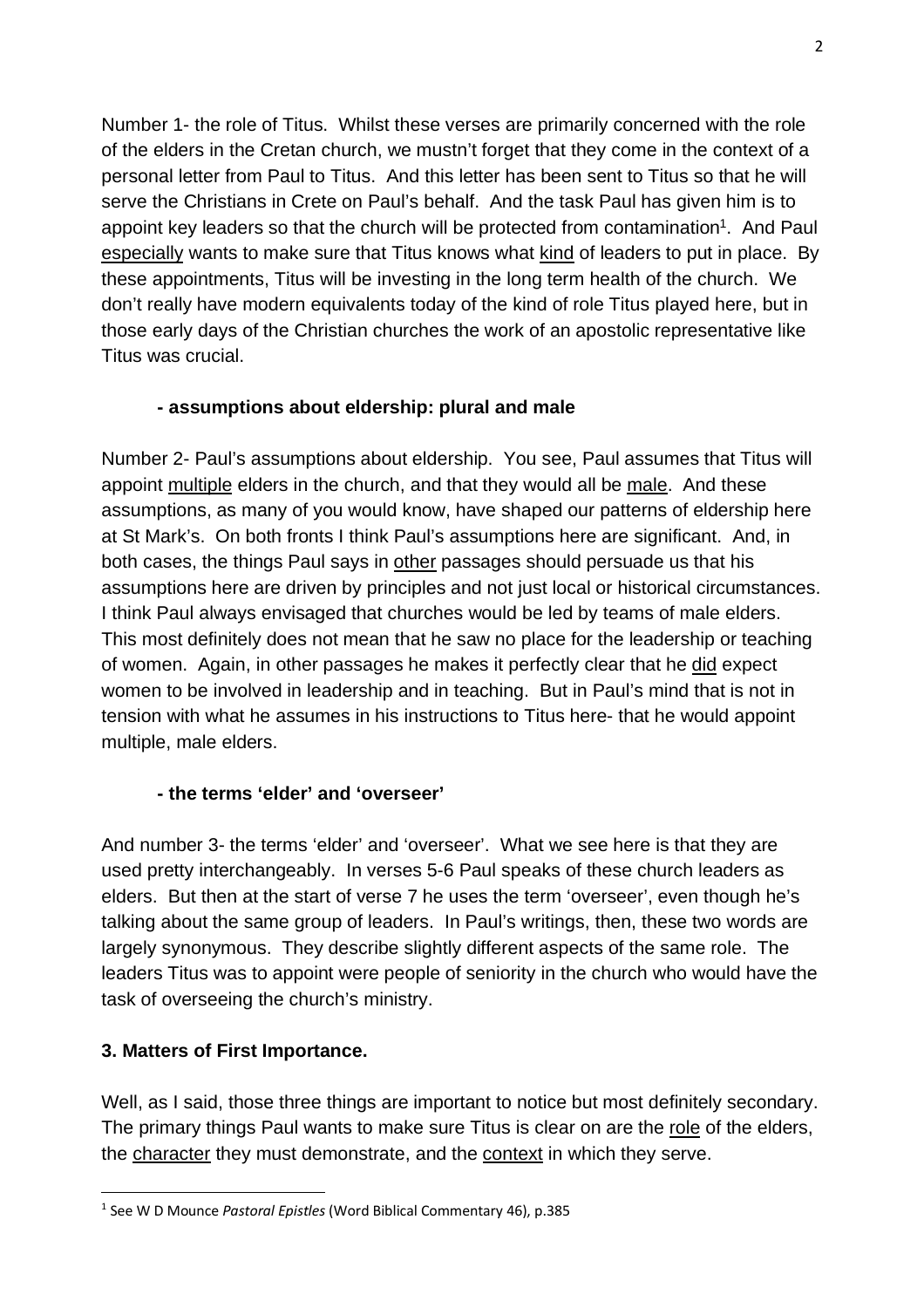#### **- role**

Let's start with their role. There are two verses that are particularly significant on this point and they are verse 7 and verse 9.

Verse 7 tells us that the elder must manage God's household. We should note from the outset that this is not the same as managing a business or managing an event. God's church is a household- a family. And so the elder is not to be like a CEO, but like a father. He is to manage the household of God in the way a good father manages the home. He is an overseer- watching over the affairs of the household and the people of the household. He has a real authority given by God, but it's an authority to be used in humble service. He doesn't have to do everything himself, but he has to make sure everything that needs to be done is done. He oversees. He manages.

And then also verse 9. His chief responsibility is to hold firmly to the truth of God so that he can encourage people by sound doctrine and refute those who oppose it. So he will manage God's household not just by making decisions and giving directions, but by teaching God's word. He will feed people a healthy diet of sound doctrine so that they will be healthy. And he will be ready to contradict error and call out falsehood so that God's people will be protected from spiritual danger. These days a lot of people don't like hearing their leaders be negative about certain ideas or be critical of other leaders. But when it comes to sound doctrine, we should expect our leaders to have a negative as well as a positive teaching ministry. Both are essential- because the role of the elder is to oversee and manage the family of God, chiefly by teaching the truth.

### **- character**

But secondly, we need to think about the character of the elders. And undoubtedly this is where the emphasis in these verses lies. When Titus appoints elders in the church the main thing he needs to look for is the godliness of these men's lives. And this itself is hugely instructive for us. In the world today when people look for leaders, this generally isn't their first thought. When people seek leaders for government, or in business, or at school or Uni, or in sporting teams, the society we live in values things like experience, qualifications or training, personality, charisma. And even when the world around us talks about things like the need for integrity in our leaders, they're still not talking about the same kinds of things Paul says to Titus here. When it comes to our political leaders for example, almost no-one cares about their drinking habits, or how hospitable they are, or how obedient their children might be. But these are the things that Paul tells Titus to look out for.

Twice in these verses he uses the word blameless- verse 6 and verse 7. This is not a word that means 'perfect in every way'. But it refers to someone who has an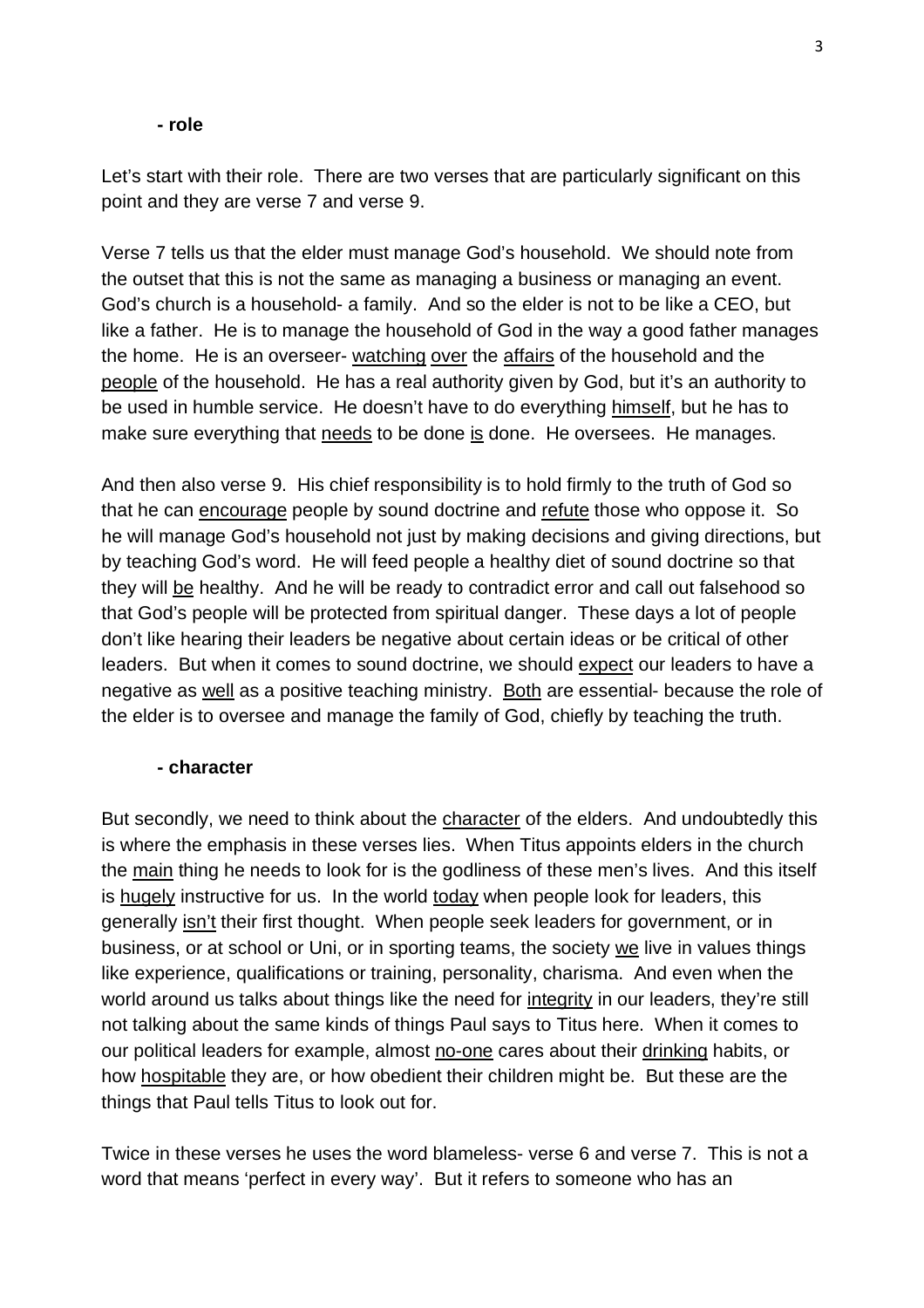outstanding reputation- someone who can't be blamed for any well-known and significant sins. Someone who is known for their godliness.

Some of the sins mentioned in verse 7 have in common the use power or authority in a corrupt or selfish way. Paul is saying that there is no place for that amongst the leaders of God's church. The sins of verse 7 are also marked by a lack of self-control.

So it's no surprise that in verse 8 self-control is mentioned specifically as one of the virtues Titus should look for, alongside hospitality, the love of what is good, uprightness, holiness, and discipline.

But perhaps what's most striking in these verses is what Paul says in verse 6 about the elder's family. Titus is to appoint men who, where married, are faithful to their wives, and, where they have children<sup>2</sup>, have children who trust Christ and honour their parents. The logic here<sup>3</sup> is that the elder's ability to manage God's household will have been proven by how he manages his own. And I personally find this logic very sobering indeed. Paul believes that if you want to know whether a man is fit for eldership in the church, then the best thing you could do is spend a couple of weeks in his home. Paul is saying that loving leadership in the home is the best way to train to be an overseer, and it's also the best way to test someone's suitability. And this is why here in our own church, when each year we review the ministry of each of our overseers we don't just comment on what we can see of each other's service at church, but we also ask each man's wife to share how they are going at home.

If I were to summarise what Paul teaches here I would say he sets a very high bar for eldership in the church. And as one of the overseers in our church, the standard outlined here rests heavily upon my shoulders. And yet, in one of the books I was reading this week, the writer said things about these verses that really took me by surprise. This particular commentator described this passage as setting 'extremely moderate standards'4. He suggested that the 'vices denounced may seem too obviously non-Christian to require mention'5, as if he'd never met a Christian who struggled with his temper, or struggled with drunkenness! And he even went on to say that 'honest, upright, clean living, social men are all that is demanded'6. I have to admit I found his commentary very strange- even naïve, and foolish. Paul is asking Titus not just to search for clean-living, and honest, and social men. Rather he's looking for men who have been tested and who've been found blameless. He's looking for men who

 $2$  I acknowledge that here Paul seems to assume the elder will be married and a father. So why not draw attention to this alongside the other assumptions mentioned in Point 2 of this sermon (ie. the assumption of both plural and make eldership)? The difference, I believe, is that Paul's assumptions here in regard to plurality and gender are consistent with principles he argues for explicitly in other places, whereas I can't think of anywhere that Paul explicitly says that elders need to be married or need to have children.

<sup>&</sup>lt;sup>3</sup> See also 1 Timothy 3:5.

<sup>&</sup>lt;sup>4</sup> Donald Guthrie, *The Pastoral Epistles* (Tyndale NT Commentaries), p.185.<br><sup>5</sup> Guthrie .p. 186

 $5$  Guthrie, p.186.

<sup>6</sup> Guthrie, p.186.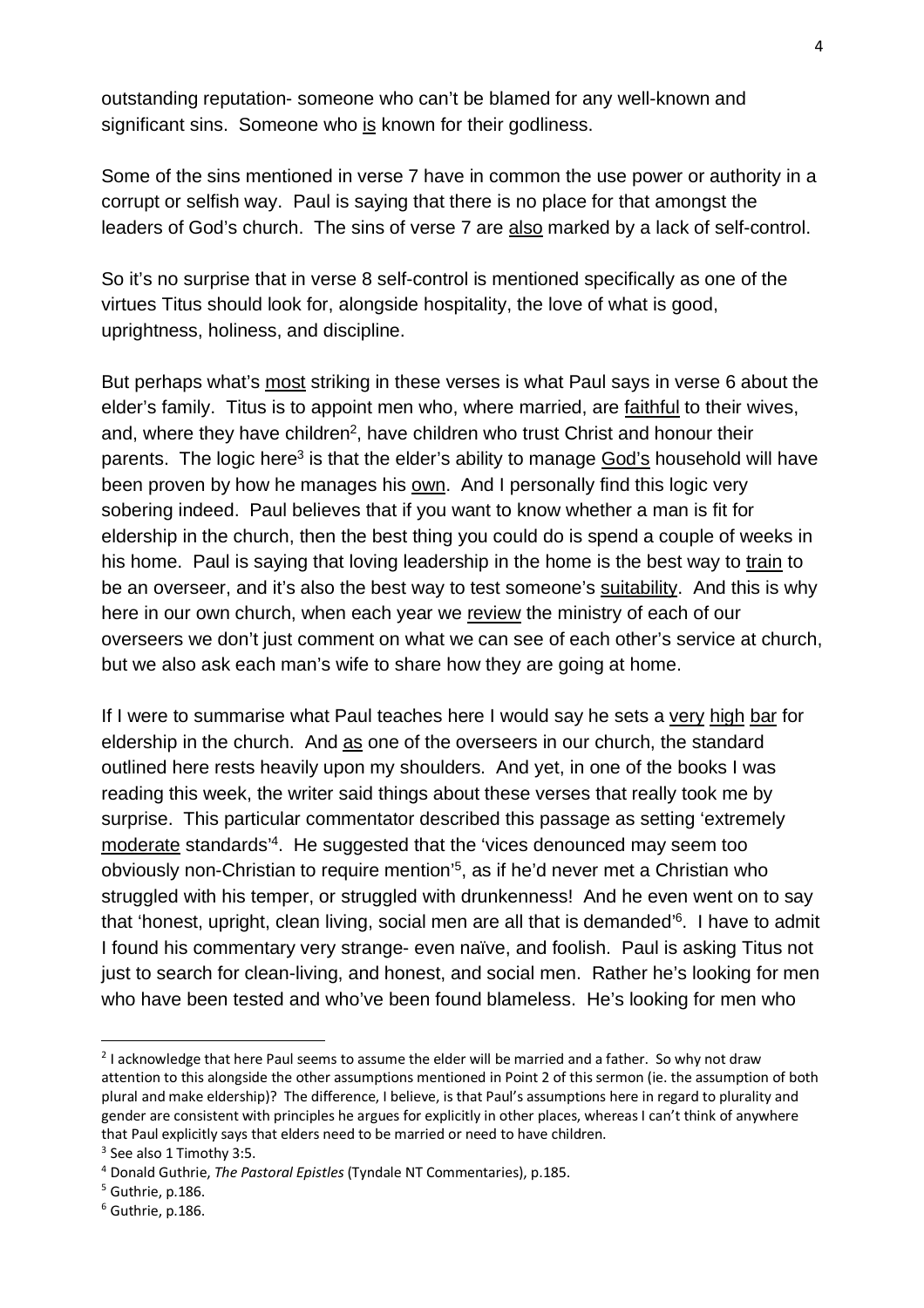will set an exemplary model in the church of what it means to walk in the way of Christ. Paul insists that those who lead the church must be people whose character is held in the highest regard by those they lead. When it comes to leaders, character matters above all.

#### **- context**

And then, thirdly, the context in which the elders exercise their ministry. This is why verses 10-16 are so important in this chapter. Because in that final paragraph Paul is spelling out why the character and teaching of the church elders is so important. And what it boils down to is that not everyone believes the gospel. And in fact, there are people in the world, maybe even in the church, who will teach things that are different to the gospel and who will, from time to time, lead people away from Jesus.

In Titus' time, in Crete, there were especially those who belonged to a faction Paul called the 'circumcision group'- people who believed that certain Jewish rites and practices, like circumcision, were still an essential part of worshipping God, even in the new covenant. Paul, of course, believed nothing of the sort. And he really worried about the risk these false teachers posed to the Christians in Crete. And what's more, Paul also knew that their motives were corrupt and selfish- they were trying to make money out of people- verse 11. And they were ultimately just like all the unbelieving Cretans they lived amongst- verse 12. You can see, can't you, how different such teachers were to the sorts of men Titus needed to find to be overseers in the church. For those who truly follow Christ, truth leads to godliness. But in the case of these people, lies led to terrible ungodliness.

And Titus' job, and the job of those he appointed as elders, was to rebuke<sup>7</sup> those who spread deception, and to silence them by teaching<sup>8</sup> the truth. Paul's hope, of course, was that even these false teachers would be won over by truthful instruction, so that even they would once again be sound in the faith- verse 13. But until that time, these corrupt, detestable, disobedient people posed a threat to the Good Shepherd's flock. And the reality of that threat underlines just how important the godly character and the godly teaching of the elders would be.

And the same is true today. Godly elders in every church exercise their ministry in a context where the true faith of God's people is endangered. There will always be false teachers and unsound doctrine. There will always be lies and deception. There will always be the thinking and values of the world to contend with as well. And that's a key reason why the people of God need great leaders- leaders who will be for them like a lighthouse on the headland as they seek safe harbour. The people of God need

 $^7$  The word used in verse 13 is the same word in the original as that translated in verse 9 as 'refute'.

<sup>8</sup> The 'didasko' verb is used in verse 11 just as it was in verse 9 (translated there as 'message' and 'doctrine').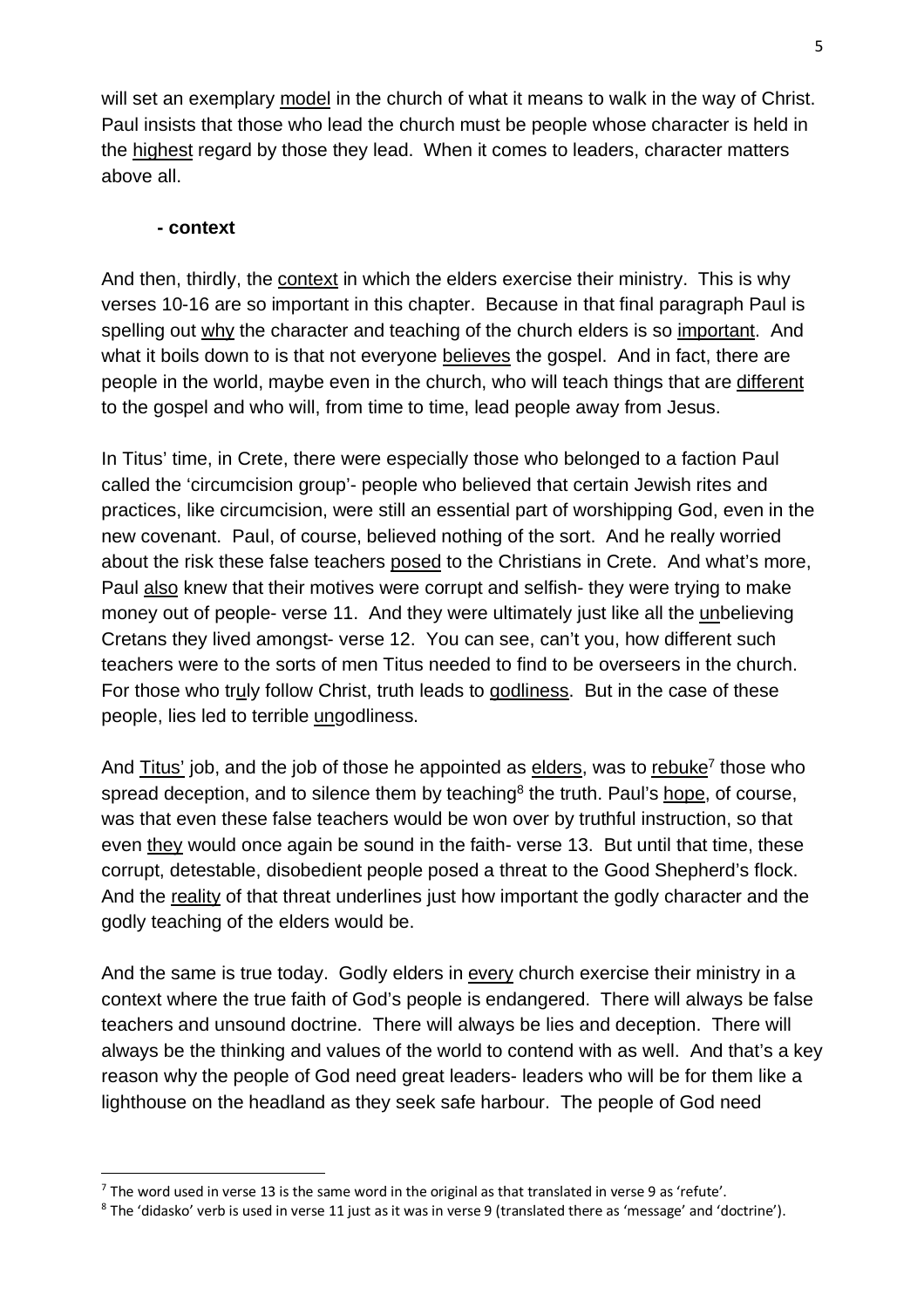leaders who speak the light of God's truth whenever they open their mouths. And they will need leaders who consistently show the light of Christ by the way that they live.

# **4. Soundness at St Mark's.**

And so, what do these verses mean for our church? Let me conclude by reflecting with you for a few minutes on what soundness might look like at St Mark's. And I certainly hope that's something you really care about. I hope you pray for our church regularly. And I hope that when you pray for God's household here in Northbridge you pray for the health of our church. I hope you pray for soundness. Because soundness is what God wants for our church too. And our prayers for soundness are prayers he loves to answer.

But what does it look like it? Three things as we finish this morning/evening.

### **- sound doctrine**

To begin with, sound doctrine. This is how Paul puts it in verse 9. And Paul uses the word doctrine to refer to the things we're taught, the things we believe- our Biblical convictions grounded in the gospel. And these verses remind us how crucial to the health of the church sound doctrine is. But I would suggest that there are a lot of Christians these days who under-estimate the importance of this. Some may even say that they don't concern themselves with doctrine and prefer just to focus on following Jesus in their day to day lives. Well I hope Titus 1 has convinced you that that's a false dichotomy. And more than that, I hope Titus 1 has convinced you that it's actually impossible. Because truth leads to godliness. Following Jesus in our day to day lives is fruit that can only grow from the tree planted in the gospel- the tree planted in sound doctrine. Doctrine is not just important in theological colleges. And it's not just important in church staff meetings or overseers meetings. Sound doctrine matters for every member of our church. Every day. If you are insufficiently grounded in sound doctrine to recognise a falsehood when you hear it, you are in spiritual danger. And if you are insufficiently grounded in sound doctrine your godliness will not grow, and instead you'll just be like the rest of the people who live in this city. All of us need sound doctrine. And all of us need leaders who will hold firmly to sound doctrine and encourage us with it.

# **- sound faith**

But then, secondly, we also need soundness of faith. This is the language Paul uses in verse 13. And in that verse he's talking about people who've rebelled against Christ and who need to be rebuked so that they'll come back to a sound faith. But of course, that's what God wants for all of us. He doesn't just want us to think soundly but to live soundly.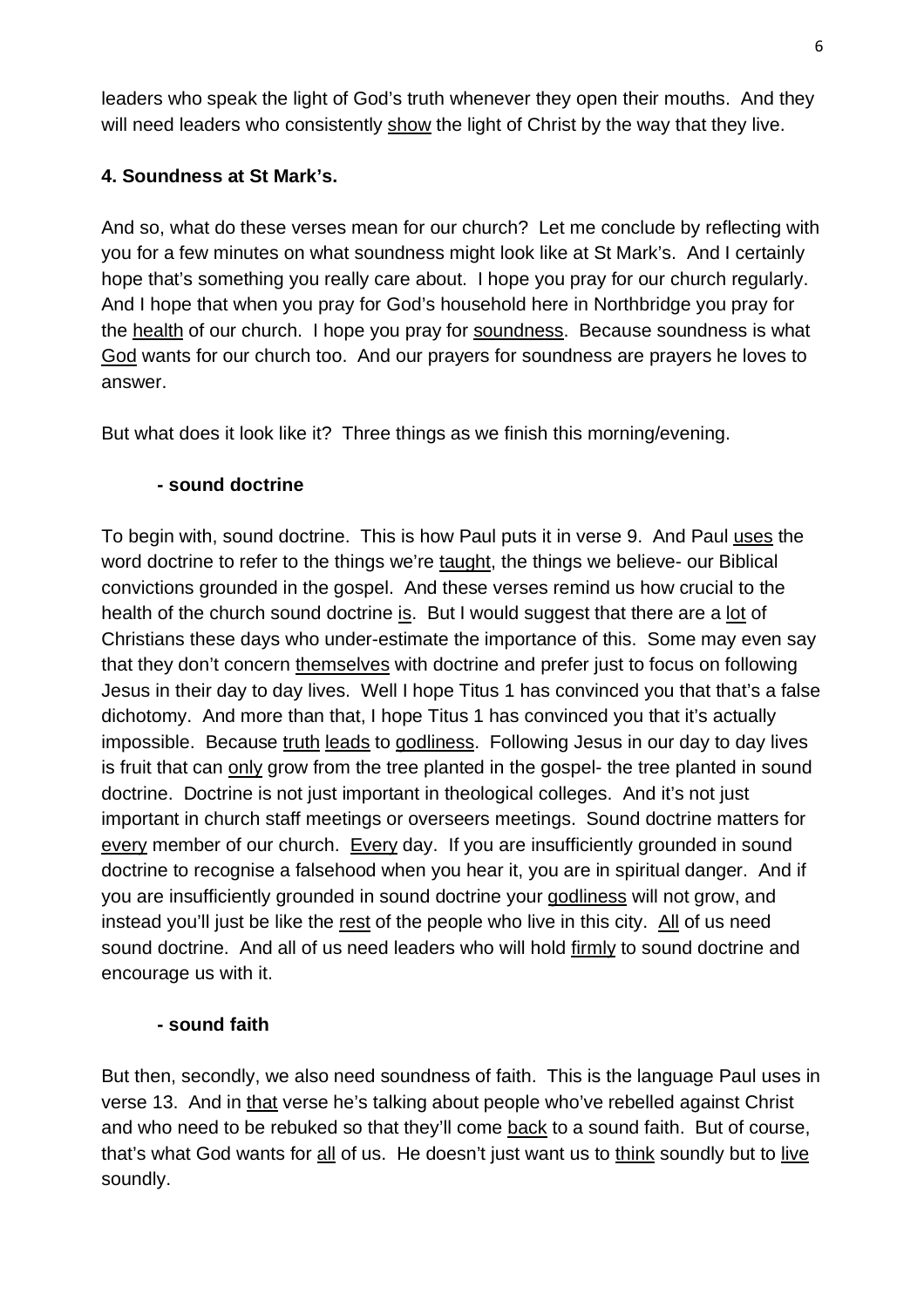And we see these things side by side right through this letter. You can't have one without the other. Sound doctrine leads to sound faith is another way of saying that the truth leads to godliness. So when we pray for the health of our church we must pray not just that we will be nurtured and protected by sound teaching and right convictions, but also that our church will be filled by people living out their faith in purity, in selfcontrol, in uprightness, in holiness, in discipline. In this way we will not just teach the truth of Christ to each other with our words, but we will show the truth of Christ to one another by the way we live.

### **- sound leadership**

And, so, thirdly and finally today/tonight, we need sound leadership. This is the clear focus of the verses we've read this morning/evening and so this is where our focus should be today/tonight as well. We need sound leaders. And as Paul has reminded us here, sound leaders will be people of sound doctrine, and sound faith. They will be people who hold firmly to the truth, and who live exemplary lives- for the blessing of our church, for the strengthening of our witness, and for the glory of God.

Of course, in the first place these verses are for our leaders- especially for our pastors and overseers. But to the extent that these verses set a pattern for all Christian leadership, they also apply very directly to any leaders in our church who have a role in teaching people- whether children, young people, or adults. And I would suggest that this is the kind of passage to which the leaders of our church ought to return, again and again- with a humble heart and with earnest prayer. Does my life match up to the picture Paul paints here? Am I making progress in this kind of godliness? Am I falling into any of these sins? Am I at home, when no-one but my family can see me, everything I seek to be as I minister at church as well? These are the kinds of questions we should regularly be asking ourselves. And they are the kind of questions we should regularly be asking each other too. This is the kind of Spirit-led reflection we should open ourselves up to often. Here is a kind of inventory that can be used to test ourselves for soundness.

But of course, there is also clear application here for those who desire to be leaders in our church, and for those of us responsible to appoint them. We're reminded by this passage that the way the world thinks about leadership is very different to how God thinks. So we're not necessarily looking for leaders who have racked up a certain amount of experience. We're not just looking for people who can say they've done a certain kind of training. We're certainly not just looking for people with Type-A personalities, or the kind of charisma that makes people want to be around them. First and foremost we're looking for people of character- people who have the kind of character we'd want others to emulate. And we're looking for people who care deeply about sound doctrine. We're looking for people who can manage God's household by teaching, encouraging, and rebuking faithfully.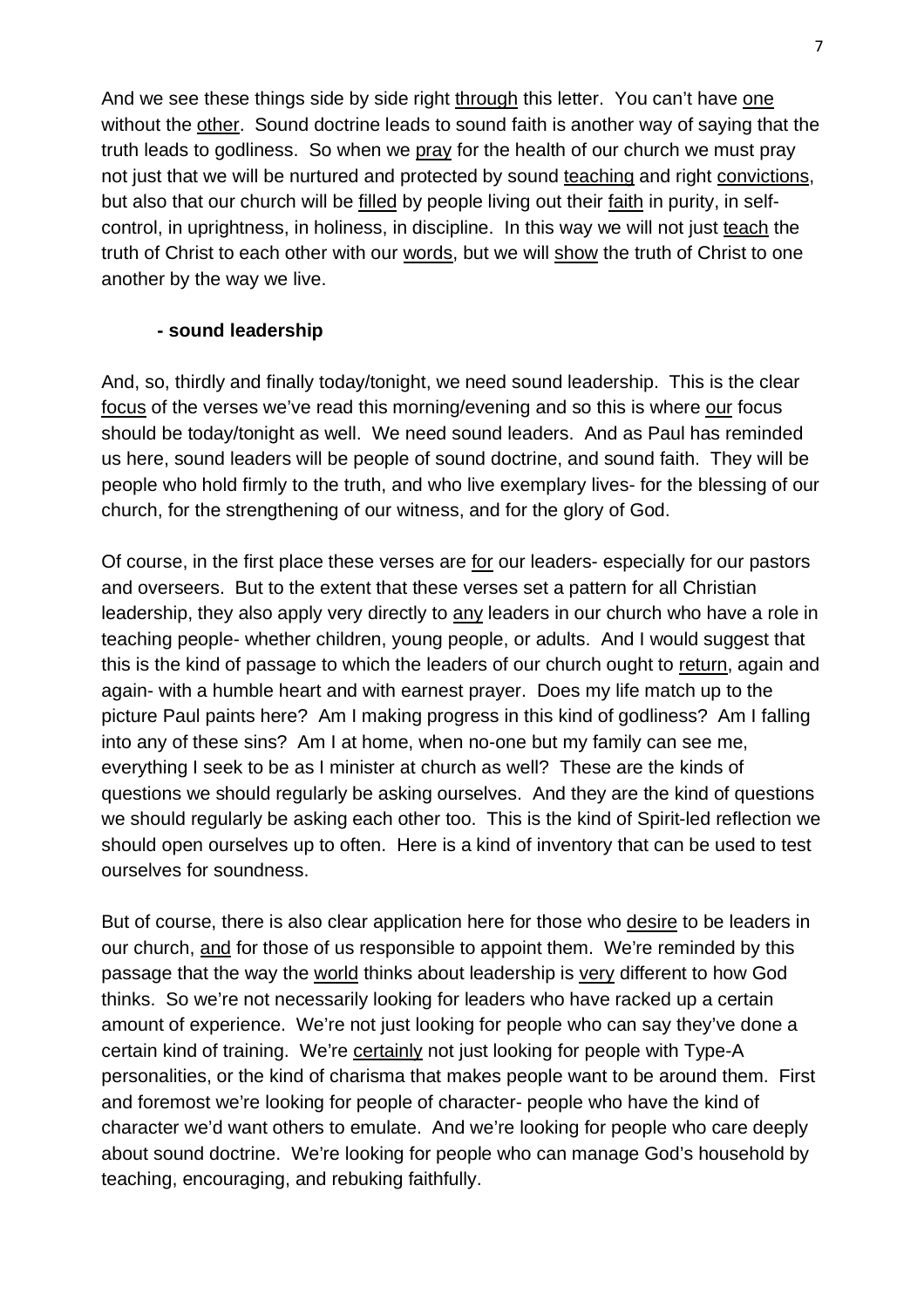But I also want to make it clear that this passage is relevant not just to our leaders, but to every one of us. Because I would hope that every person at our church would pray for our leaders. And when you do, these are the things for which you should most earnestly pray. Pray for leaders to be sound in doctrine. Pray they'd hold firmly to the truth as they teach. Pray they'd have courage to correct and rebuke. But above all, pray for growth in godly character. Pray the Spirit would help them to repent of sin, and to see where they need to change, and to keep surrendering themselves entirely to the will of Christ.

And when you do pray for our church's leaders, I hope you'll also pray that God would raise up the leaders this church needs in the future as well. This is something I personally pray for our church every week. We won't always have the leaders and pastors we have now. So I pray that in the years to come God would mercifully provide for St Mark's as he has provided up till now. I pray that he will give us not just enough leaders, but more importantly these kinds of leaders in days to come. And I want to encourage you to join me in that prayer too.

And can I also say that when you pray for the leaders of our church I hope you will do so with immense thankfulness. I know I do. Because our church is, in my judgement, uncommonly and extraordinarily blessed with many leaders who embody Titus 1. And of all the blessings our church knows, this would have to be near the top of the list. I'm not saying our leaders are all perfect and don't have room to grow. God knows we're all works in progress. God knows I am! But when you think about those who God has graciously give to oversee us, and to manage our household of faith, I trust you join me in thanking God most earnestly that he's given us men and women to lead us who do treasure sound doctrine, who do hold to it firmly, and who really do humbly seek to live like Jesus.

But of course, the application of these verses to every one of us goes beyond our prayers, doesn't it? Because God couldn't have been clearer with us about what sound leadership looks like. So when you speak to the leaders of our church, encourage them in these things. When you see God's good work in them, don't just tell God you're thankful but tell them too- they often value that kind of encouragement more than you can know. And, if you see that they fall short of this high standard the Lord has set, then I urge you to bravely speak to them and to show them the fault you see. And if you need to, speak to me or one of our other overseers if you think there is something that needs to be addressed by other leaders. I really do mean this. If you see a problem I want you to call it out. Because with a high standard we also need very high accountability. And my continued hope and prayer for our church is that the lives of our leaders will be marked by great transparency, and by a sincere willingness to be rebuked and corrected. And in that way too there is a role for everyone to play in ensuring that our church is sound because our leaders are sound.